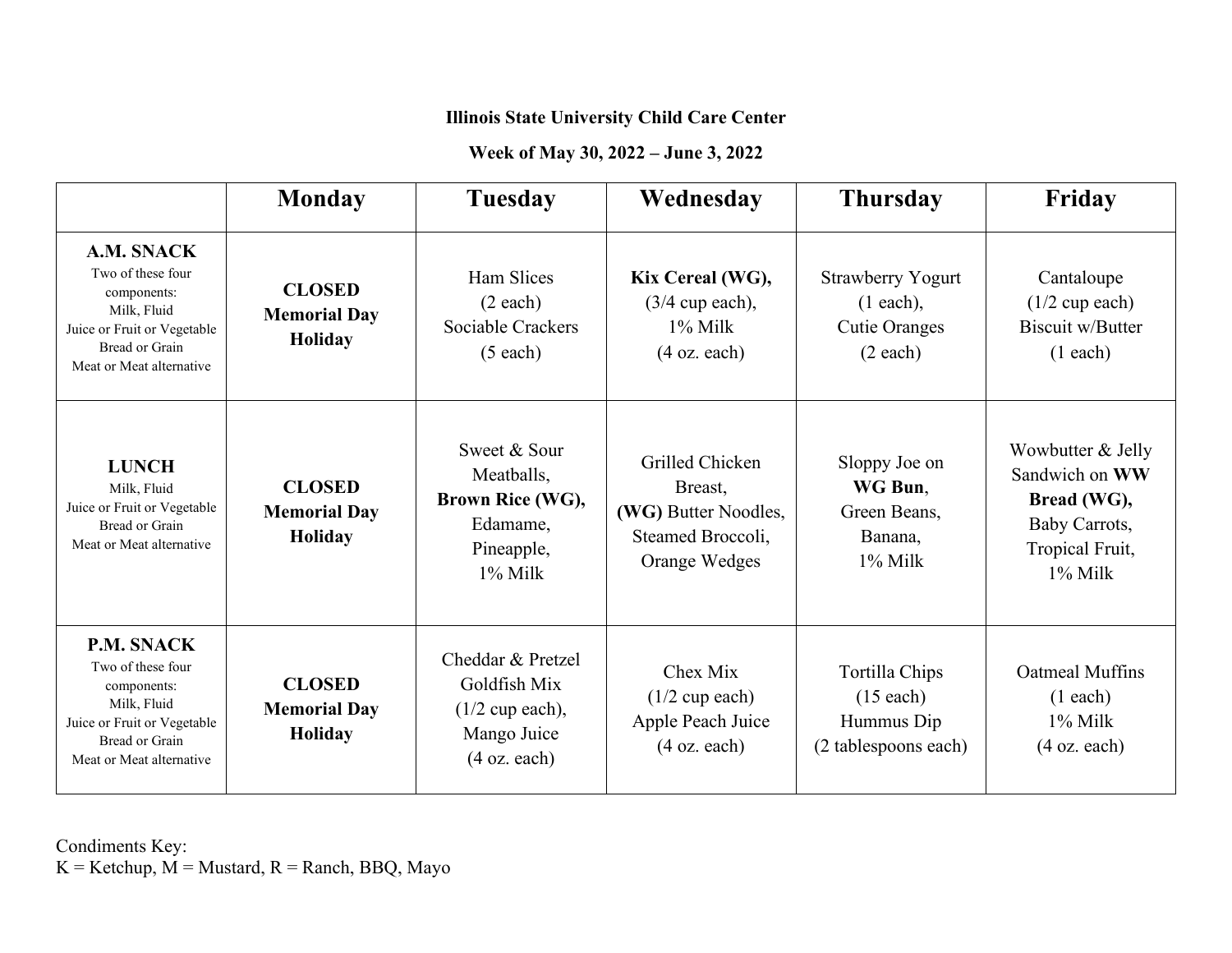#### **Week of June 6, 2022 – June 10, 2022**

|                                                                                                                                                   | <b>Monday</b>                                                                                              | <b>Tuesday</b>                                                                                                   | Wednesday                                                                                                      | <b>Thursday</b>                                                                 | Friday                                                                                       |
|---------------------------------------------------------------------------------------------------------------------------------------------------|------------------------------------------------------------------------------------------------------------|------------------------------------------------------------------------------------------------------------------|----------------------------------------------------------------------------------------------------------------|---------------------------------------------------------------------------------|----------------------------------------------------------------------------------------------|
| A.M. SNACK<br>Two of these four<br>components:<br>Milk, Fluid<br>Juice or Fruit or Vegetable<br><b>Bread or Grain</b><br>Meat or Meat alternative | <b>Mini Frosted Wheats</b><br>Cereal (WG),<br>$(1/2$ cup each),<br>Red Apple Slices<br>$(1/2$ cup each)    | $\frac{1}{4}$ Whole Wheat<br><b>Bagel (WG)</b><br>w/Cream Cheese,<br>Apple Grape Juice<br>$(4 \text{ oz. each})$ | $\frac{1}{2}$ Soft Pretzel<br>$(1 each)$ ,<br>Watermelon<br>$(1/2$ cup each)                                   | Hard Salami<br>$(4 each)$ ,<br><b>Town House Crackers</b><br>(4 each)           | Waffle w/cinnamon $&$<br>sugar<br>$(1 each)$ ,<br><b>Red Grapes</b><br>$(1/2$ cup each)      |
| <b>LUNCH</b><br>Milk, Fluid<br>Juice or Fruit or Vegetable<br><b>Bread or Grain</b><br>Meat or Meat alternative                                   | Chicken Strips,<br><b>Mashed Potatoes</b><br>w/Gravy,<br>Celery Sticks,<br>Mandarin Oranges,<br>$1\%$ Milk | Baked Ziti,<br><b>WG</b> Breadstick,<br>Steamed Broccoli,<br>Strawberries,<br>$1\%$ Milk                         | Beef Tacos on<br>WG Tortilla,<br>Refried Beans,<br>Cantaloupe,<br>Lettuce, Cheese &<br>Tomatoes,<br>$1\%$ Milk | WG Pizza,<br>Fresh Cauliflower,<br>Pineapple,<br>$1\%$ Milk                     | Grilled Chicken Wrap,<br><b>Celery Sticks</b><br>w/Wowbutter,<br>Apple Slices,<br>$1\%$ Milk |
| P.M. SNACK<br>Two of these four<br>components:<br>Milk, Fluid<br>Juice or Fruit or Vegetable<br>Bread or Grain<br>Meat or Meat alternative        | Corn Muffins<br>$(1 each)$ ,<br>$1\%$ Milk<br>$(4 \text{ oz. each})$                                       | <b>Triscuits</b><br>$(5$ each),<br>Peaches<br>$(4 \text{ oz. each})$                                             | Sun Chips (WG)<br>(8 chips each),<br>Apple Grape Juice<br>$(1/2$ cup each)                                     | Club Mini Crackers<br>$(17$ each),<br><b>Cheddar Cheese Slice</b><br>$(1$ each) | <b>Peanut butter Balls</b><br>$(3 each)$ ,<br>$1\%$ Milk<br>$(4 \text{ oz. each})$           |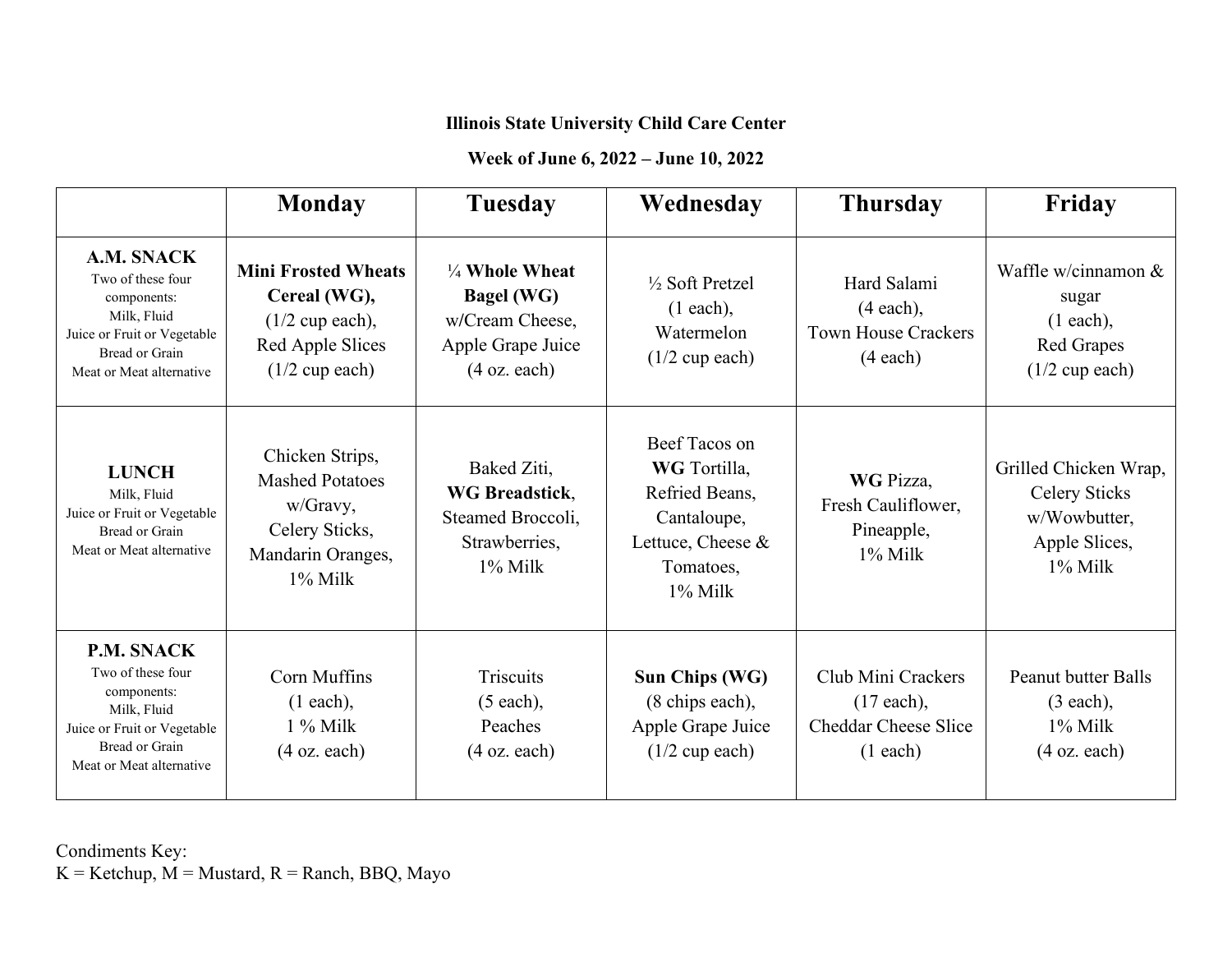## **Week of June 13, 2022 – June 17, 2022**

|                                                                                                                                                   | <b>Monday</b>                                                                                                                   | <b>Tuesday</b>                                                                                                                                                   | Wednesday                                                                                                                  | <b>Thursday</b>                                                                                                          | Friday        |
|---------------------------------------------------------------------------------------------------------------------------------------------------|---------------------------------------------------------------------------------------------------------------------------------|------------------------------------------------------------------------------------------------------------------------------------------------------------------|----------------------------------------------------------------------------------------------------------------------------|--------------------------------------------------------------------------------------------------------------------------|---------------|
| A.M. SNACK<br>Two of these four<br>components:<br>Milk, Fluid<br>Juice or Fruit or Vegetable<br><b>Bread or Grain</b><br>Meat or Meat alternative | <b>Whole Wheat</b><br><b>English Muffin (WG)</b><br>w/Butter & Jelly<br>$(1/2 \text{ each}),$<br>Watermelon<br>$(1/2$ cup each) | Melba Melts<br>(2 each),<br>Red Apple Slices<br>$(1/2$ cup each)                                                                                                 | Life Cereal (WG)<br>$(1/2$ cup each),<br>$1\%$ Milk<br>$(4 \text{ oz. each})$                                              | Hawaiian Rolls<br>w/butter<br>$(1 each)$ ,<br><b>Turkey Slices</b><br>(2 slices each)                                    | <b>CLOSED</b> |
| <b>LUNCH</b><br>Milk, Fluid<br>Juice or Fruit or Vegetable<br>Bread or Grain<br>Meat or Meat alternative                                          | <b>Chicken Patty</b><br>on WG Bun,<br>Sweet Potato Fries,<br>Applesauce,<br>$1\%$ Milk                                          | <b>WG Pasta w/Meat</b><br><b>Balls &amp; Marinara</b><br>Sauce (WG),<br>Salad w/Lettuce,<br>Carrots & Tomatoes &<br>Ranch Dressing,<br>Clementines<br>$1\%$ Milk | Walking Taco w/3<br>Bean Chili,<br>WG Corn Chips,<br>Zippy Corn Salad,<br>Peaches.<br><b>Shredded Cheese</b><br>$1\%$ Milk | Mac & Cheese,<br>Steamed Broccoli,<br>Banana,<br>1% Milk                                                                 | <b>CLOSED</b> |
| <b>P.M. SNACK</b><br>Two of these four<br>components:<br>Milk, Fluid<br>Juice or Fruit or Vegetable<br>Bread or Grain<br>Meat or Meat alternative | Banana Muffins<br>$(1 each)$ ,<br>Mangos<br>$(1/2$ cup each)                                                                    | <b>Pretzel Sticks</b><br>$(26$ each),<br>Zucchini & Squash<br>Sticks w/Ranch<br>$(1/2$ cup each)                                                                 | Ritz Bits w/peanut<br>butter<br>$(12 \text{ each})$<br>Elmo's Punch Juice<br>$(4 \text{ oz. each})$                        | <b>Whole Wheat</b><br>Tortilla (WG)<br>w/Butter,<br>Cinnamon & Sugar<br>$(1$ each),<br>1% Milk<br>$(4 \text{ oz. each})$ | <b>CLOSED</b> |

Condiments Key:

 $K =$  Ketchup,  $M =$  Mustard,  $R =$  Ranch, BBQ, Mayo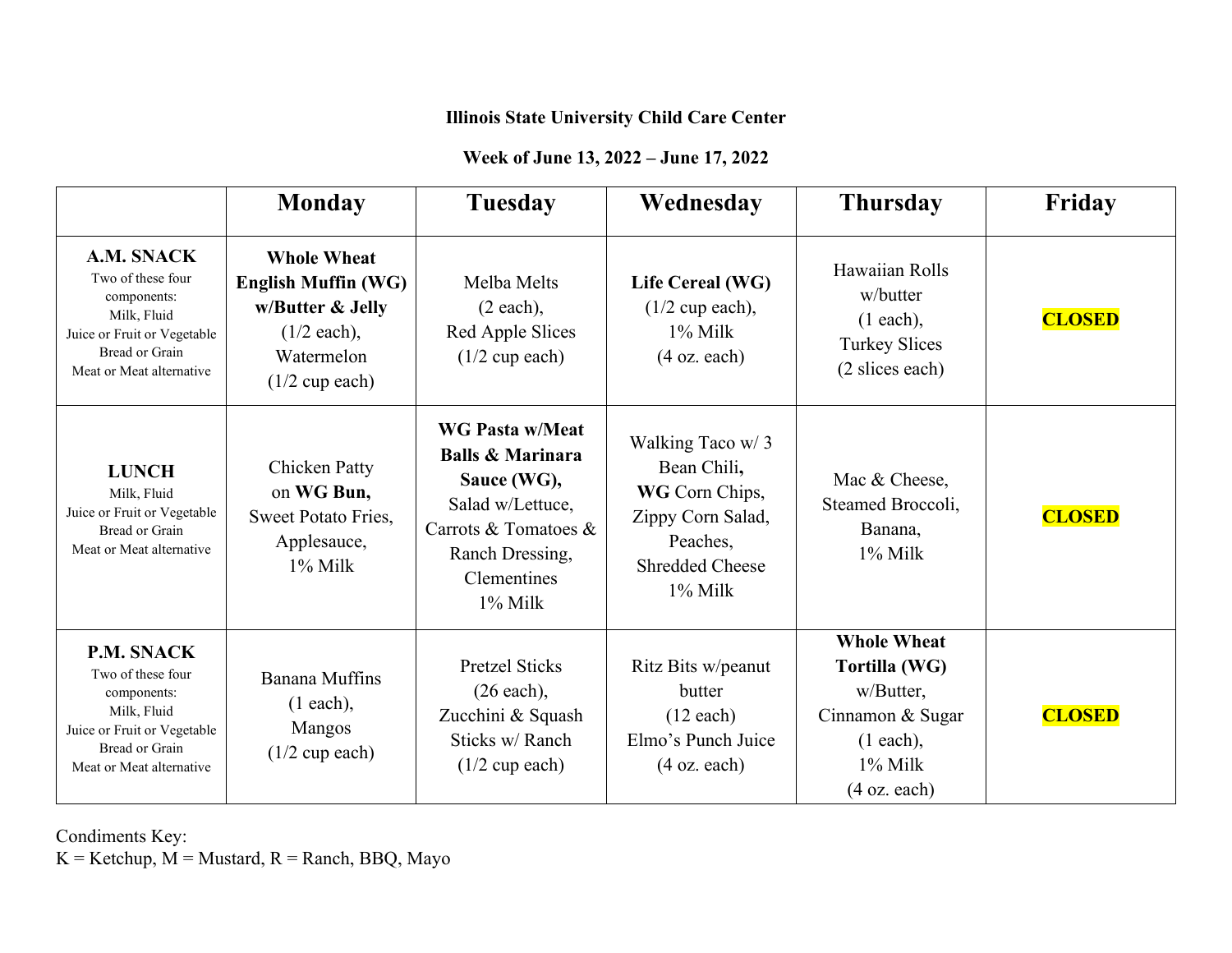#### **Week of June 20, 2022 – June 24, 2022**

|                                                                                                                                                          | <b>Monday</b>                                                                                       | <b>Tuesday</b>                                                                              | Wednesday                                                                                   | <b>Thursday</b>                                                              | Friday                                                                                                                                       |
|----------------------------------------------------------------------------------------------------------------------------------------------------------|-----------------------------------------------------------------------------------------------------|---------------------------------------------------------------------------------------------|---------------------------------------------------------------------------------------------|------------------------------------------------------------------------------|----------------------------------------------------------------------------------------------------------------------------------------------|
| A.M. SNACK<br>Two of these four<br>components:<br>Milk, Fluid<br>Juice or Fruit or Vegetable<br><b>Bread or Grain</b><br>Meat or Meat alternative        | Dinner Roll w/Butter<br>$(1 each)$ ,<br>Green Apple Slices<br>$(1/2$ cup each)                      | Berry Kix (WG)<br>$(3/4$ cup each),<br>Pears<br>$(1/2$ cup each)                            | <b>Bagel Bites</b><br>$(3 each)$ ,<br>Fruit Cocktail<br>$(1/2$ cup each)                    | <b>Strawberry Yogurt</b><br>$(1 each)$ ,<br><b>Cutie Oranges</b><br>(2 each) | <b>Whole Wheat Toast</b><br>$(WG)$ w/Butter,<br>Cinnamon & Sugar<br>$(1 each)$ ,<br>Apple Juice<br>$(4 \text{ oz. each})$                    |
| <b>LUNCH</b><br>Milk, Fluid<br>Juice or Fruit or Vegetable<br>Bread or Grain<br>Meat or Meat alternative                                                 | Hot Sliced Turkey,<br><b>Butter Noodles</b><br>(WG),<br>Sweet Potatoes,<br>Strawberries,<br>1% Milk | Cheesy Chili Mac,<br>WG Dinner Roll,<br>Steamed Broccoli,<br>Mandarin Oranges<br>$1\%$ Milk | Ham & Cheese Wrap<br>on WW Tortilla<br>(WG), Baby Carrots,<br>Hummus, Banana,<br>$1\%$ Milk | Hamburger on<br>WG Bun.<br>Red Peppers,<br>Apple Slice,<br>1% Milk           | Cheesy Tortellini<br>Bake,<br><b>WG Breadstick,</b><br>Lettuce Salad<br>w/Carrots, Tomatoes,<br>& Ranch Dressing<br>Pineapple,<br>$1\%$ Milk |
| <b>P.M. SNACK</b><br>Two of these four<br>components:<br>Milk, Fluid<br>Juice or Fruit or Vegetable<br><b>Bread or Grain</b><br>Meat or Meat alternative | Chex Mix<br>$(1/2$ cup each),<br>Strawberry Kiwi Juice<br>$(4 \text{ oz. each})$                    | Club Crackers<br>$(4 each)$ ,<br>Colby Jack Cheese<br>(1 slice each)                        | <b>Toasted Crackers</b><br>$(4 each)$ ,<br><b>Red Grapes</b><br>$(1/2$ cup each)            | <b>Cheese It Crackers</b><br>$(15$ each)<br>Peaches<br>$(1/2$ cup each)      | <b>Blueberry Muffins</b><br>$(1 each)$ ,<br>$1\%$ Milk<br>$(4 \text{ oz. each})$                                                             |

Condiments Key:

 $K =$ Ketchup,  $M =$ Mustard,  $R =$ Ranch, BBQ, Mayo